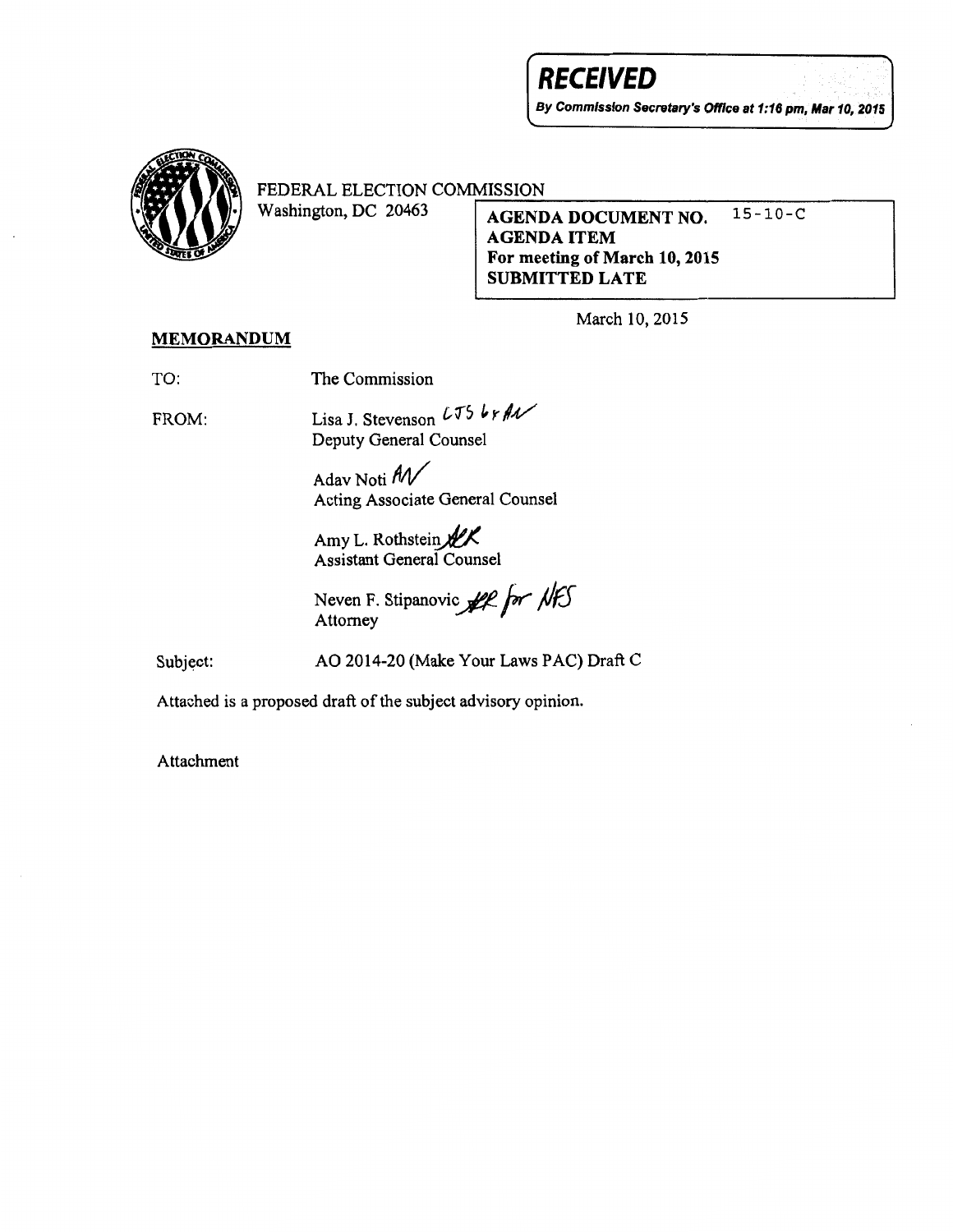| $\mathbf{1}$<br>$\mathbf{2}$      | <b>ADVISORY OPINION 2014-20</b>                                                                                 |
|-----------------------------------|-----------------------------------------------------------------------------------------------------------------|
| 3<br>$\overline{\mathbf{4}}$<br>5 | Sai<br><b>DRAFT C</b>                                                                                           |
| 6                                 | Make Your Laws PAC, Inc.<br>c/o Nick Staddon, Secretary                                                         |
| $\overline{7}$                    | 122 Pinecrest Road                                                                                              |
| 8                                 | Durham, NC 27705                                                                                                |
| 9                                 |                                                                                                                 |
| 10                                |                                                                                                                 |
| 11                                | Dear Sai:                                                                                                       |
| 12                                |                                                                                                                 |
| 13                                | We are responding to the advisory opinion request that you submitted on behalf of Make                          |
| 14                                | Your Laws PAC, Inc. concerning the application of the Federal Election Campaign Act, 52                         |
| 15                                | U.S.C. §§ 30101-30146 (formerly 2 U.S.C. §§ 431-457) (the "Act"), and Commission                                |
| 16                                | regulations to volunteer services provided by foreign nationals. The Commission concludes that                  |
| 17                                | the requestor may accept uncompensated services from foreign national volunteers as proposed.                   |
| 18                                | <b>Background</b>                                                                                               |
| 19                                | The facts presented in this advisory opinion are based on the requestor's advisory opinion                      |
| 20                                | request ("AOR") received on November 24, 2014.                                                                  |
| 21                                | The requestor is a nonconnected political committee. The requestor and two other                                |
| 22                                | entities (collectively, the "MYL Group") jointly own the rights to the code, design, graphics,                  |
| 23                                | trademarks, and trade dress <sup>1</sup> (collectively, "intellectual property") of the requestor's website and |
| 24                                | brand. Nearly all of the code is open source <sup>2</sup> and open-source licensed. <sup>3</sup>                |

 $\mathbf{1}$ The requestor describes "trade dress" as including branding and logos. AOR at 2.

 $\overline{\mathbf{c}}$ The requestor describes "open source" to mean that the code is available online "for anyone to see." AOR at 2 n.2.

According to the requestor, "[b]roadly speaking, this [open source license] means a copyright license that permits anyone to re-use software so long as they give credit and publish any derivative works under the same terms." AOR at 2 n.3; *see also Open Source License,* OPEN SOURCE INITIATIVE, http://opensource.org/licenses (last visited Dec. 14, 2014).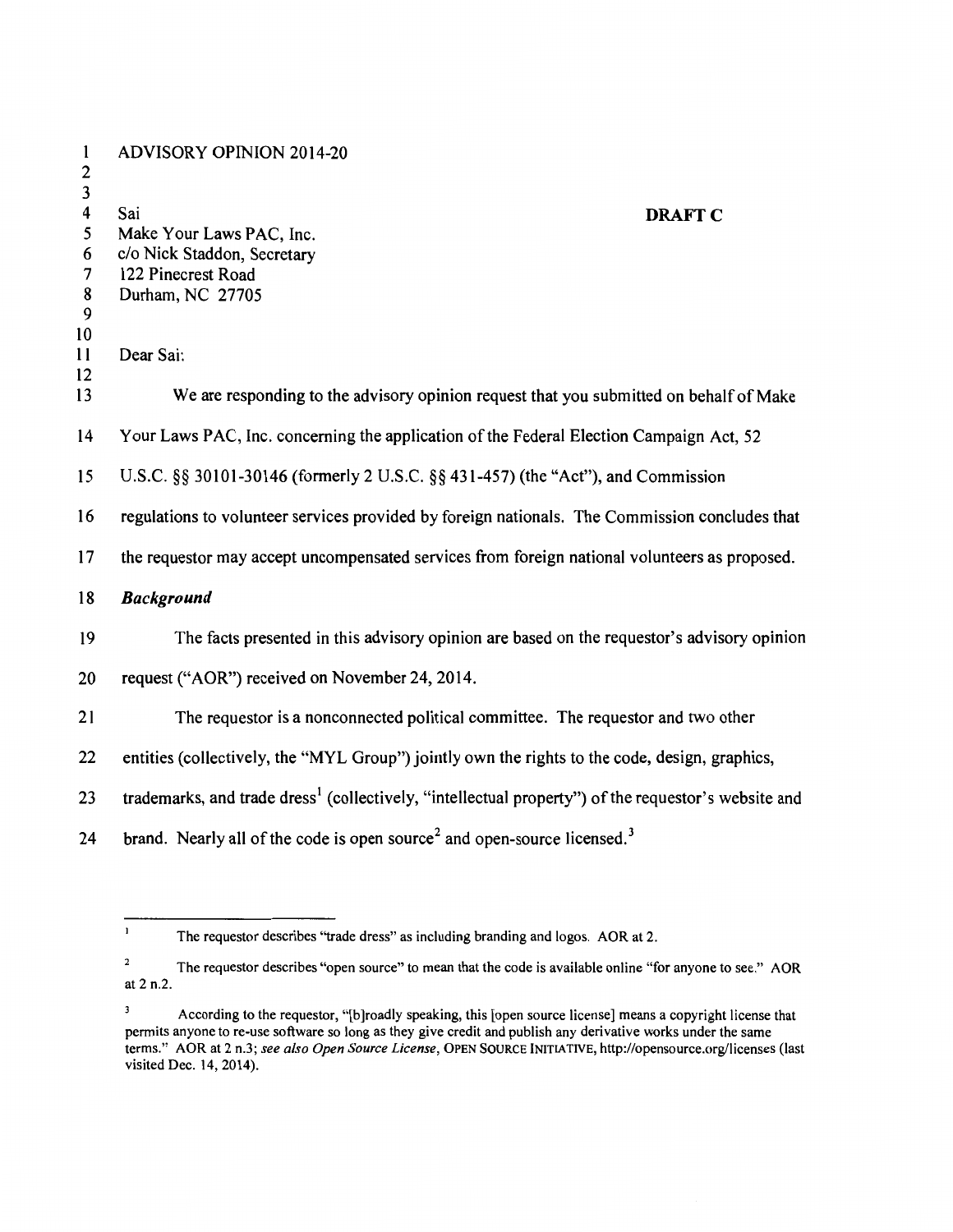| 1  | "To date, all services in creating the [intellectual property] have been provided by unpaid          |
|----|------------------------------------------------------------------------------------------------------|
| 2  | volunteers who are United States citizens." AOR at 2. The requestor states that when such            |
| 3  | services might result in the creation of intellectual property, the MYL Group asks volunteers to     |
| 4  | sign an intellectual property assignment to transfer all rights and ownership in the intellectual    |
| 5  | property to the MYL Group. The volunteers, however, receive a perpetual license from the             |
| 6  | MYL Group to use their work as they see fit, unless the MYL Group determines that there would        |
| 7  | be an impact on its trademark or trade dress.                                                        |
| 8  | The requestor would like to accept the same kind of volunteer services from foreign                  |
| 9  | nationals as the MYL Group currently receives from United States citizens, and under the same        |
| 10 | terms. These services would be "primarily aimed at improving the MYL Group's code," among            |
| 11 | other things. AOR at 4. Because this code is open source "and constantly available for               |
| 12 | collaboration," the requestor expects to receive these services on an "ad hoc, continuous basis."    |
| 13 | <i>Id.</i> (emphasis in original). The requestor asks the Commission to assume that all requirements |
| 14 | of 52 U.S.C. § 30101(8)(B) and (9)(B) (formerly 2 U.S.C. § 431(8)(B) and (9)(B)) are met:            |
| 15 | "E.g. out of pocket costs such as printing, distribution, web hosting, etc. will be paid for by [the |
| 16 | requestor]; volunteers will not be 'compensated' by anyone but may use their own equipment           |
| 17 | (such as a laptop) in providing such services; [the requestor] will not act as an agent of any       |
| 18 | foreign national nor permit any foreign national to participate in its operations, make decisions    |
| 19 | regarding contributions or expenditures, etc" AOR at $3$ n.6.                                        |
| 20 | <b>Question Presented</b>                                                                            |
| 21 | May the requestor accept the assignment of any intellectual property in unpaid volunteer             |
| 22 | services performed by foreign nationals and provided in accordance with 52 U.S.C.                    |

23 *§ 30101(8)(B)(i) (formerly 2 US. C.§ 431 (8)(B)(i))?*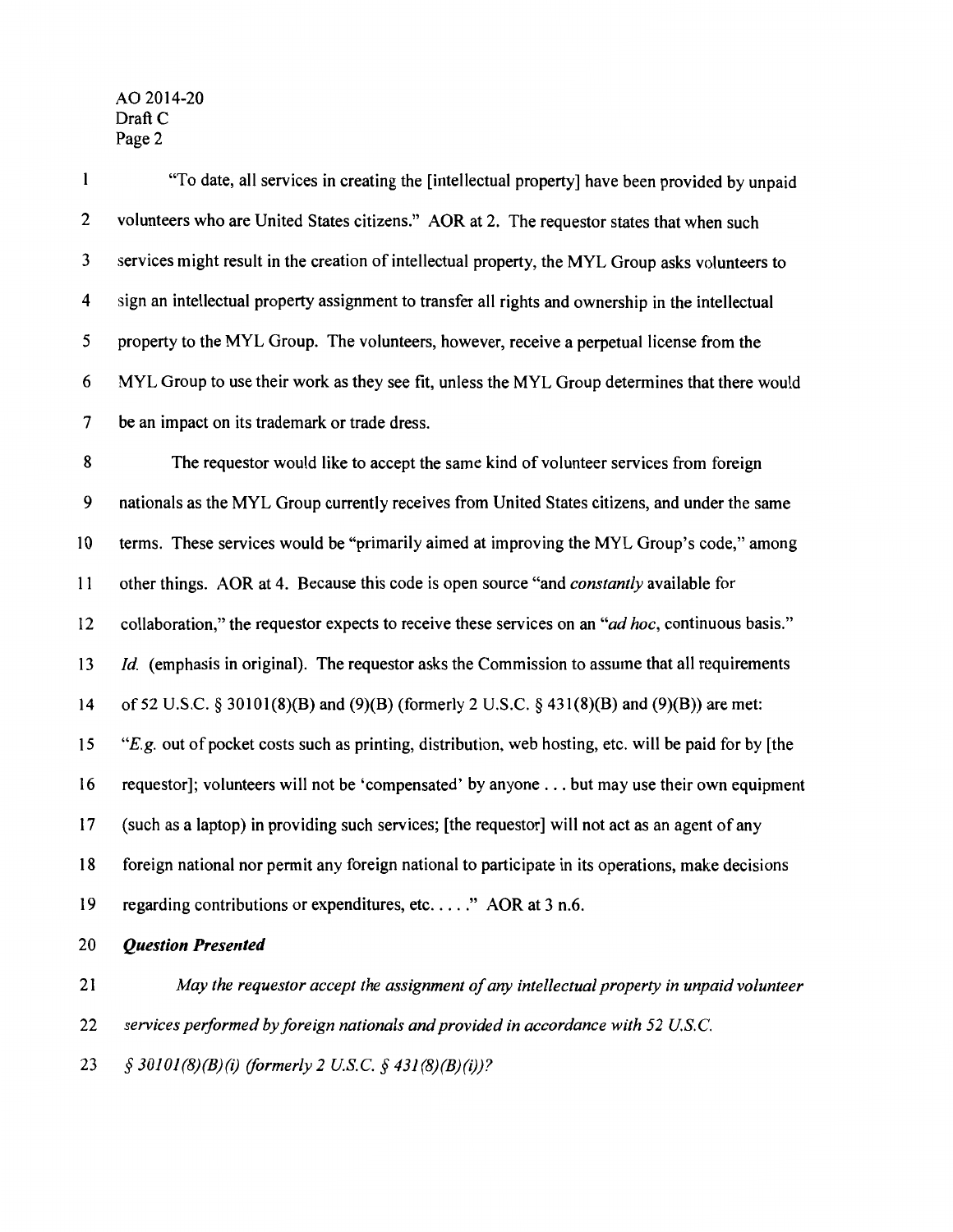#### $\mathbf{1}$ *Legal Analysis and Conclusions*

2 Yes, the requestor may accept uncompensated volunteer services from foreign nationals 3 as proposed.

4 The Act prohibits any foreign national from making "a contribution or donation of money 5 or other thing of value" in connection with a federal, state, or local election.<sup>4</sup> 52 U.S.C. 6 § 30121(a)(1)(A) (formerly 2 U.S.C. § 441e(a)(l)(A)); *see also* 11 C.F.R. § 110.20(b). The Act 7 also prohibits any person from "solicit[ing], accept[ing], or receiv[ing]" such a contribution or 8 donation from a foreign national. 52 U.S.C. § 30121(a)(2) (formerly 2 U.S.C. § 44le(a)(2)); *see*  9 *also* 11 C.F.R. § 110.20(g).

10 The Act and Commission regulations also provide that the term "contribution" does not

11 include "the value of services provided without compensation by any individual who volunteers

12 on behalf of a candidate or political committee." 52 U.S.C. § 30101(8)(B)(i) (formerly 2 U.S.C.

13 § 431 (8)(B)(i)); *see also* 11 C.F.R. § 100.74. Applying this "volunteer services exception" in the

14 context of foreign nationals, the Commission has concluded that a foreign national entertainer

15 who performed without compensation at a candidate's fundraiser did not provide a contribution

16 to that candidate. *See* Factual & Legal Analysis at 6, MUR 5987, 5995, and 6015 (Hillary

17 Clinton For President) (Feb. 30, 2009), http://eqs.fec.gov/eqsdocsMUR/29044230266.pdf.

18 Similarly, in Advisory Opinion 2004-26 (Weller), the Commission found that a foreign national

19 would not provide a contribution to a candidate by participating without compensation in certain

20 ofthe candidate's campaign-related activities, including the solicitation of contributions,

21 attendance at political events, and meeting with the candidate and his campaign committee.

A "foreign national" is "an individual who is not a citizen of the United States or a national of the United States ... and who is not lawfully admitted for permanent residence." 52 U.S.C. § 30121(b)(2) (formerly 2 U.S.C. § 441e(b)(2)); *see also* 11 C.F.R. § 110.20(a)(3)(ii).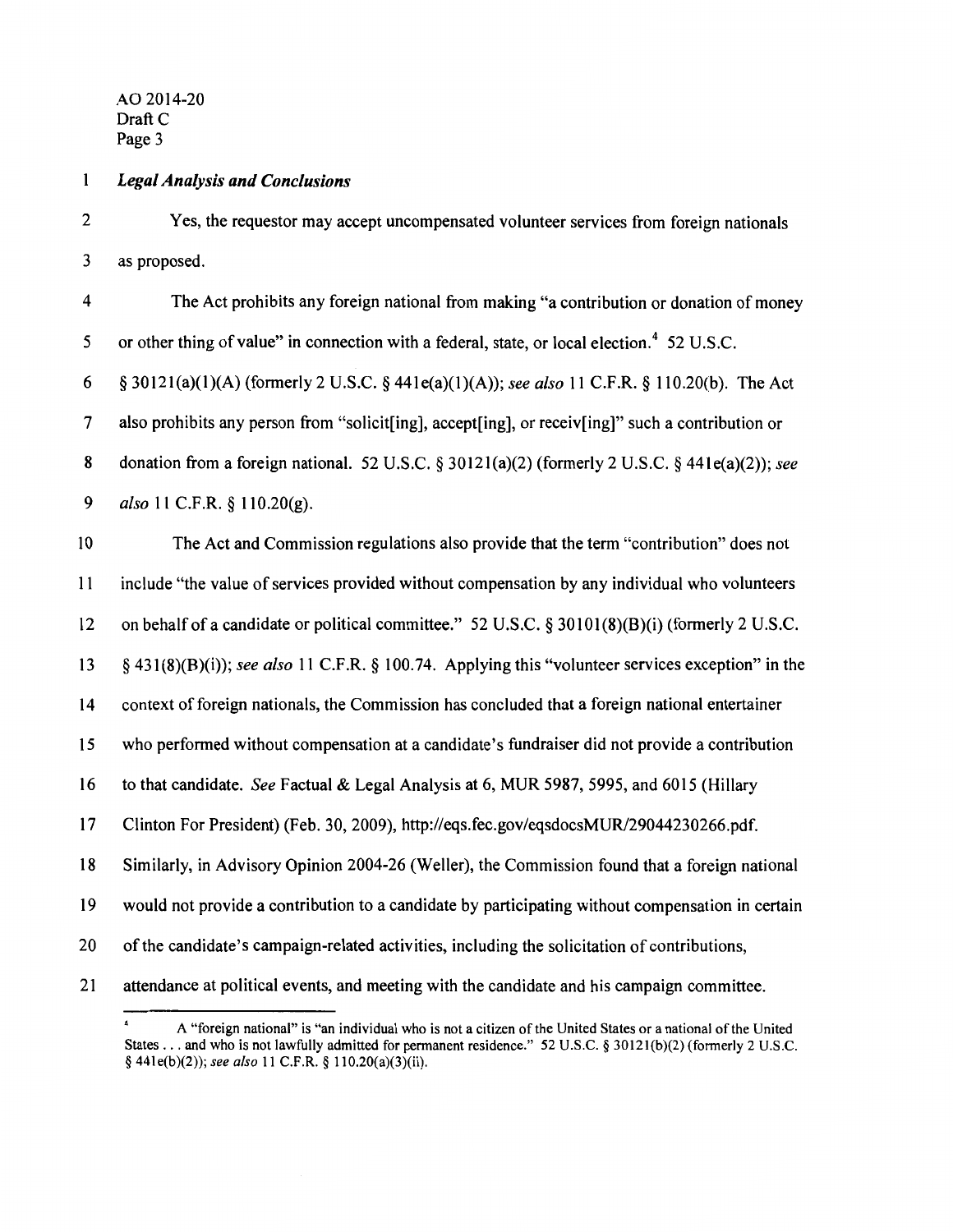| $\mathbf{1}$   | Because the services would not be contributions, they would not be subject to the prohibition on |
|----------------|--------------------------------------------------------------------------------------------------|
| $\overline{2}$ | contributions from foreign nationals. Advisory Opinion 2004-26 (Weller) at 2; see also           |
| 3              | Advisory Opinion 2007-22 (Hurysz) at 3 ("[T]he value of volunteer services provided to your      |
| 4              | campaign by Canadian nationals would not constitute a prohibited in-kind contribution to your    |
| 5              | campaign."); Advisory Opinion 1987-25 (Otaola) at 1 (concluding that foreign national's "work    |
| 6              | as a volunteer without compensation would not result in a contribution to a candidate because    |
| $\tau$         | the value of uncompensated volunteer services is specifically exempted from the definition of    |
| 8              | contribution under the Act"). <sup>5</sup>                                                       |
| 9              | For the same reasons, to the extent that a foreign national volunteers his or her                |
| 10             | uncompensated personal services to the requestor to help design the requestor's website code,    |
| 11             | logos, "trademarks," and "trade dress," the value of those services would not constitute an      |
| 12             | unlawful foreign national contribution or donation because they are exempt from the definition   |
| 13             | of "contribution" under the volunteer services exemption. <sup>6</sup>                           |

 $\mathsf{s}$ But see Advisory Opinion I98I-5I (Metzenbaum) (concluding that foreign national artist would be prohibited from donating uncompensated volunteer services to committee to create original work of art for committee's fundraising). The Commission hereby expressly supersedes Metzenbaum. A statute must be interpreted "as a symmetrical and coherent regulatory scheme." *Food* & *Drug Admin. v. Brown* & *Williamson Tobacco Corp.,* 529 U.S. I20, 133 (2000) (internal citations and quotations omitted). In Metzenbaum, however, the Commission did not construe the Act's foreign national contribution ban and volunteer services exception in conjunction with each other. Furthermore, to the extent that MURs 5987, 5996, and 60I5 (Hillary Clinton For President) sought to distinguish the Metzenbaum Advisory Opinion by making a distinction between the provision of volunteer services by a foreign national and the creation and donation of a tangible good, the Commission does not adopt that reasoning.

 $\epsilon$  Consistent with congressional intent, and in light of the uniqueness of the foreign national prohibition, the Commission interprets the definition of "donation" in 11 C.F.R. § 110.20 as essentially equivalent to the definition of"contribution." *See, e.g.,* Contribution Limitations and Prohibitions, 67 Fed. Reg. 69,928, 69,944 (Nov. I9, 2002). While the Commission has noted that certain exemptions from the definition of"contribution" cannot necessarily be applied to donations because of differences among states' Jaws, see Prohibited and Excessive Contributions: Non-Federal Funds or Soft Money, 67 Fed. Reg. 49,064, 49,085 (July 29, 2002), the foreign national prohibition is a nationwide provision that does not vary among the states. Thus, the regulatory exemption for volunteer services applies uniformly to federal contributions and state and local donations by foreign nationals.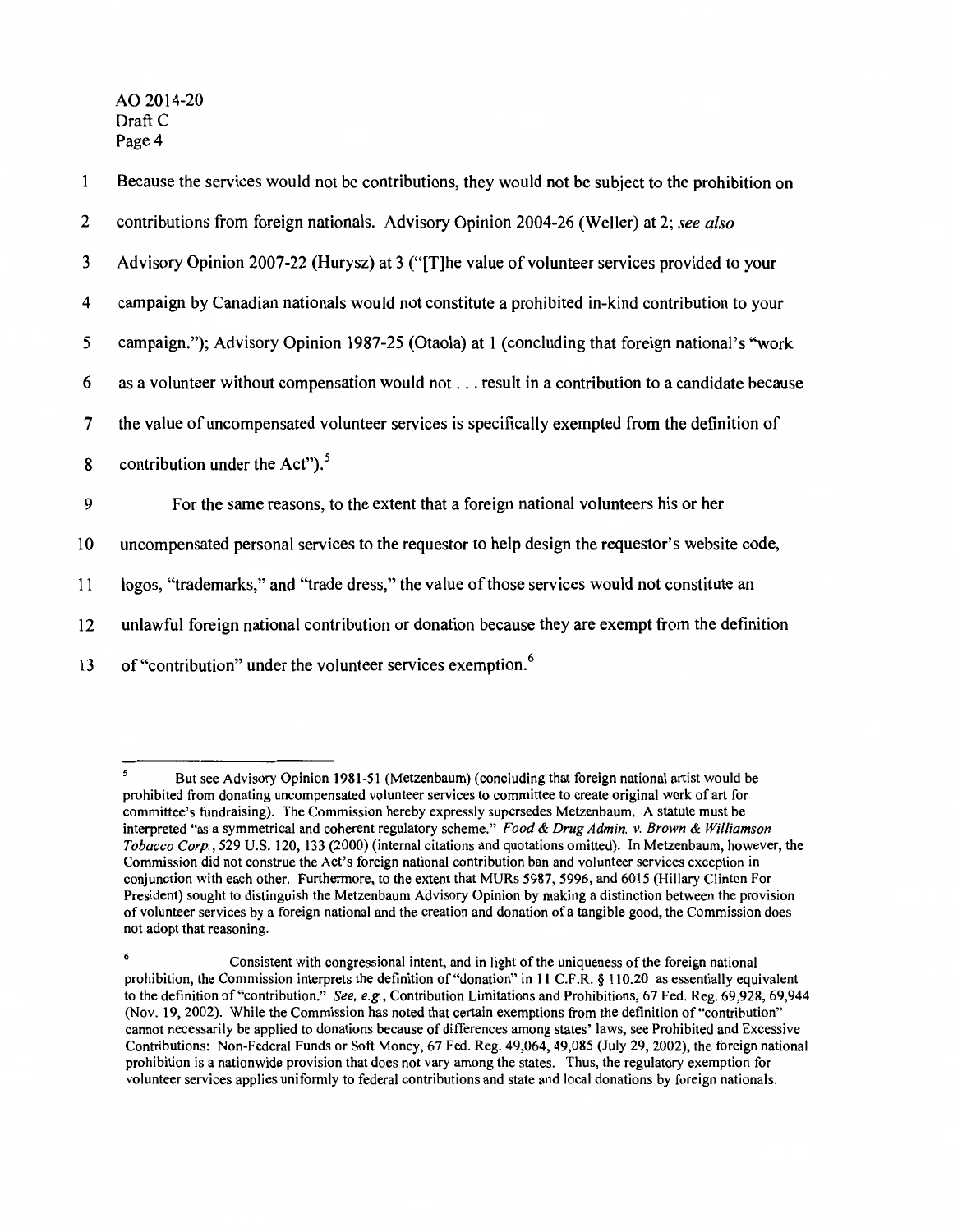$\mathbf 1$ The fact that the requestor may obtain rights to intellectual property resulting from the 2 foreign nationals' volunteer services does not change the result. As discussed above, the 3 Commission has consistently interpreted the Act and Commission regulations as permitting 4 foreign nationals to provide volunteer services to political committees. *See* Advisory Opinion 5 2004-26 (Weller) at 2 (finding that foreign nationals' uncompensated participation in campaign-6 related activities are not contributions); Advisory Opinion 2007-22 (Hurysz) at 3 (same); 7 Advisory Opinion 1987-25 (Otaola) at 2 ("[A]ny individual, including a foreign national, may 8 volunteer his or her uncompensated services to a candidate without making a contribution to that 9 candidate."); Factual & Legal Analysis at 2-6, MUR 5987, 5995, and 6015 (Hillary Clinton For 10 President). 11 Here, the volunteer services requestor proposes to accept from foreign nationals are 12 intended to, and will very likely result in, the creation of website code, logos, and other items.

13 Because these benefits result directly and exclusively from the provision of volunteer services by 14 foreign nationals, the Commission concludes that the proposal would not result in a prohibited 15 contribution.

16 This response constitutes an advisory opinion concerning the application ofthe Act and 17 Commission regulations to the specific transaction or activity set forth in your request. *See* 52 18 U.S.C. § 30108 (formerly 2 U.S.C. § 437f). The Commission emphasizes that, if there is a 19 change in any of the facts or assumptions presented, and such facts or assumptions are material 20 to a conclusion presented in this advisory opinion, then the requestor may not rely on that 21 conclusion as support for its proposed activity. Any person involved in any specific transaction 22 or activity that is indistinguishable in all its material aspects from the transaction or activity with 23 respect to which this advisory opinion is rendered may rely on this advisory opinion. *See* 52